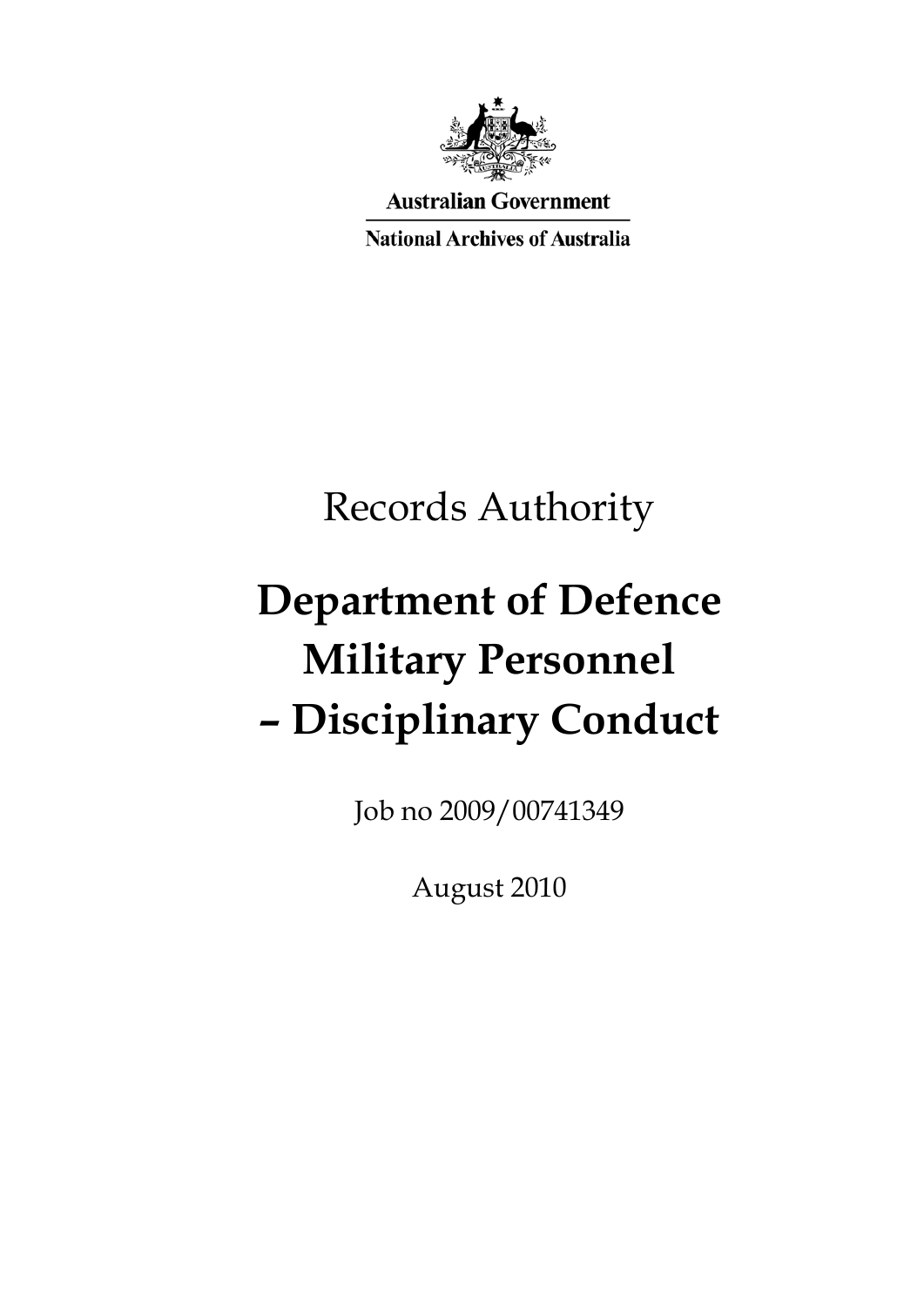### **CONTENTS**

| <b>INTRODUCTION</b>                  | 3  |
|--------------------------------------|----|
| <b>APPLICATION OF THIS AUTHORITY</b> | 3  |
| <b>CONTACT INFORMATION</b>           | 5  |
| <b>AUTHORISATION</b>                 | 6  |
| <b>CLASSES</b>                       | 7  |
| <b>MILITARY PERSONNEL</b>            | г. |

© Commonwealth of Australia 2010

This work is copyright. Apart from any use as permitted under the *Copyright Act 1968,* no part may be reproduced by any process without prior written permission from the National Archives of Australia. Requests and inquiries concerning Peproduction and rights should be directed to the Publications Manager, National Archives of Australia, PO Box 7425, Canberra Mail Centre ACT 2610, Australia.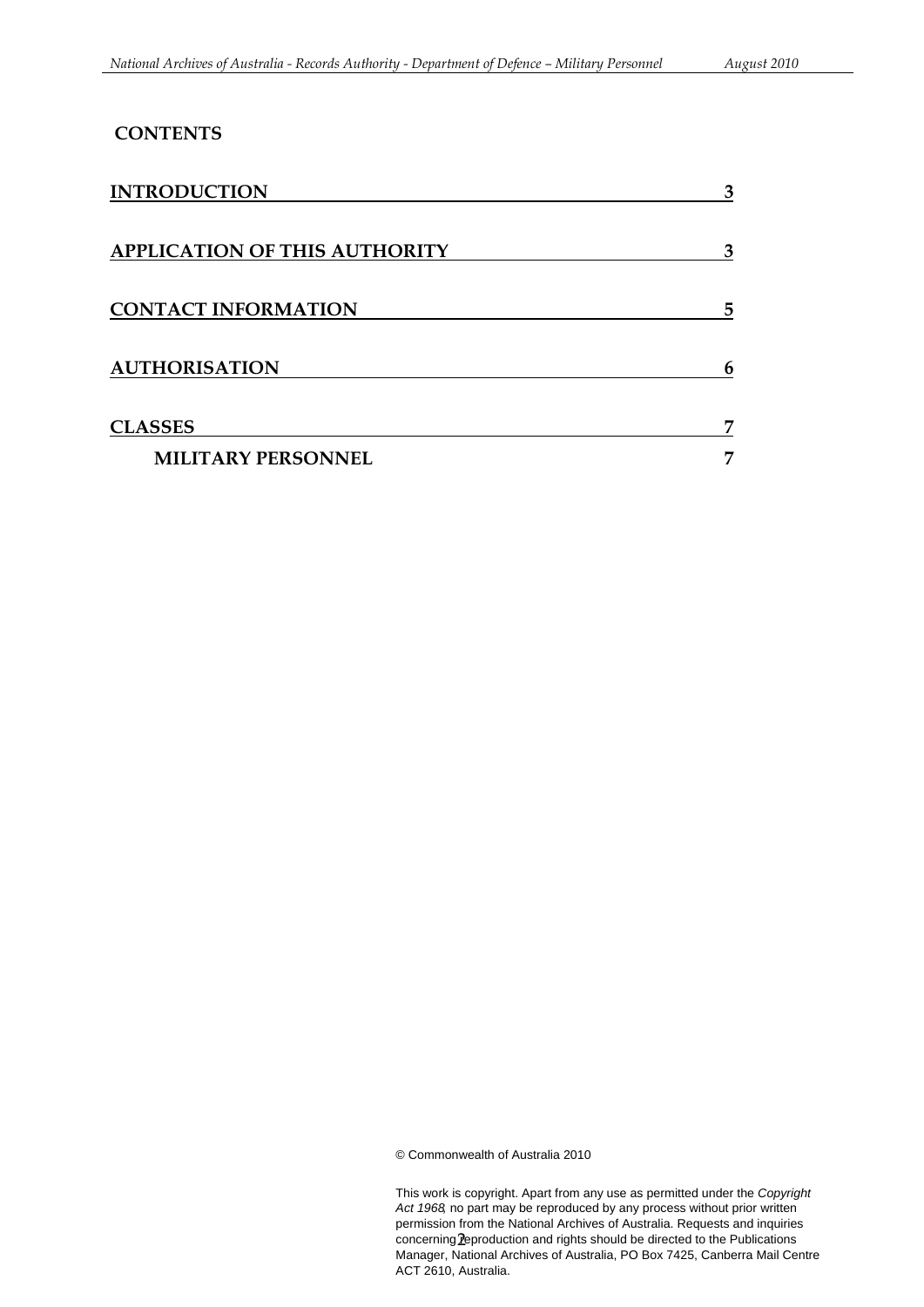#### <span id="page-2-0"></span>**INTRODUCTION**

The Department of Defence and the National Archives of Australia have developed this Records Authority to set out the requirements for keeping or destroying records for the core business area of Military Personnel. It represents a significant commitment on behalf of the Department of Defence to understand, create and manage the records of its activities.

This Authority is based on the identification and analysis of the business of the Department of Defence. It takes into account the agency's legal and organisational records management requirements, and the interests of stakeholders, the agency and the National Archives of Australia.

This Authority gives the Department of Defence permission under the Archives Act 1983, for the destruction, retention or transfer to the National Archives of Australia of the records described. The Authority sets out those records that need to be retained as national archives and the minimum length of time that temporary records need to be kept. Retention periods for these temporary records are based on: an assessment of business needs; broader organisational accountability requirements; and community expectations, and are approved by the National Archives of Australia on the basis of information provided by the agency.

The Department of Defence may use the following tools to dispose of their records:

• This Records Authority covering its agency specific records;

• General disposal authorities, such as the Administrative Functions Disposal Authority (AFDA), covering business processes and records common to Australian Government agencies; and

• Normal administrative practice (NAP) which allows for the destruction of records where the records are duplicated, unimportant or for short-term use only.

As changes in circumstances may affect future records management requirements, the periodic review of this Authority is recommended. All amendments must be approved by the National Archives.

Advice on using this Authority and other records management matters is available from the National Archives' website at www.naa.gov.au or by contacting the Agency Service Centre at recordkeeping@naa.gov.au or (02) 6212 3610.

#### **APPLICATION OF THIS AUTHORITY**

 1. This Authority replaces classes 3914, 3915 and 3916 in RA Job No 2002/4896824 – Military Personnel issued in 2003. The superseded classes may not be used by the Department of Defence to sentence records after the date of issue of this Authority.

2. Defence will need to review records sentenced under classes 3914, 3915 and 3916 to determine if records covered in this Authority need to be re-sentenced.

3. This Authority should be used in conjunction with the Administrative Functions Disposal Authority (AFDA) issued by the National Archives to cover administrative records common to Australian Government agencies.

4. This Authority should be used in conjunction with general disposal authorities issued by the National Archives that cover other types of records that may be created by the Department of Defence, such as encrypted records and source records that have been copied.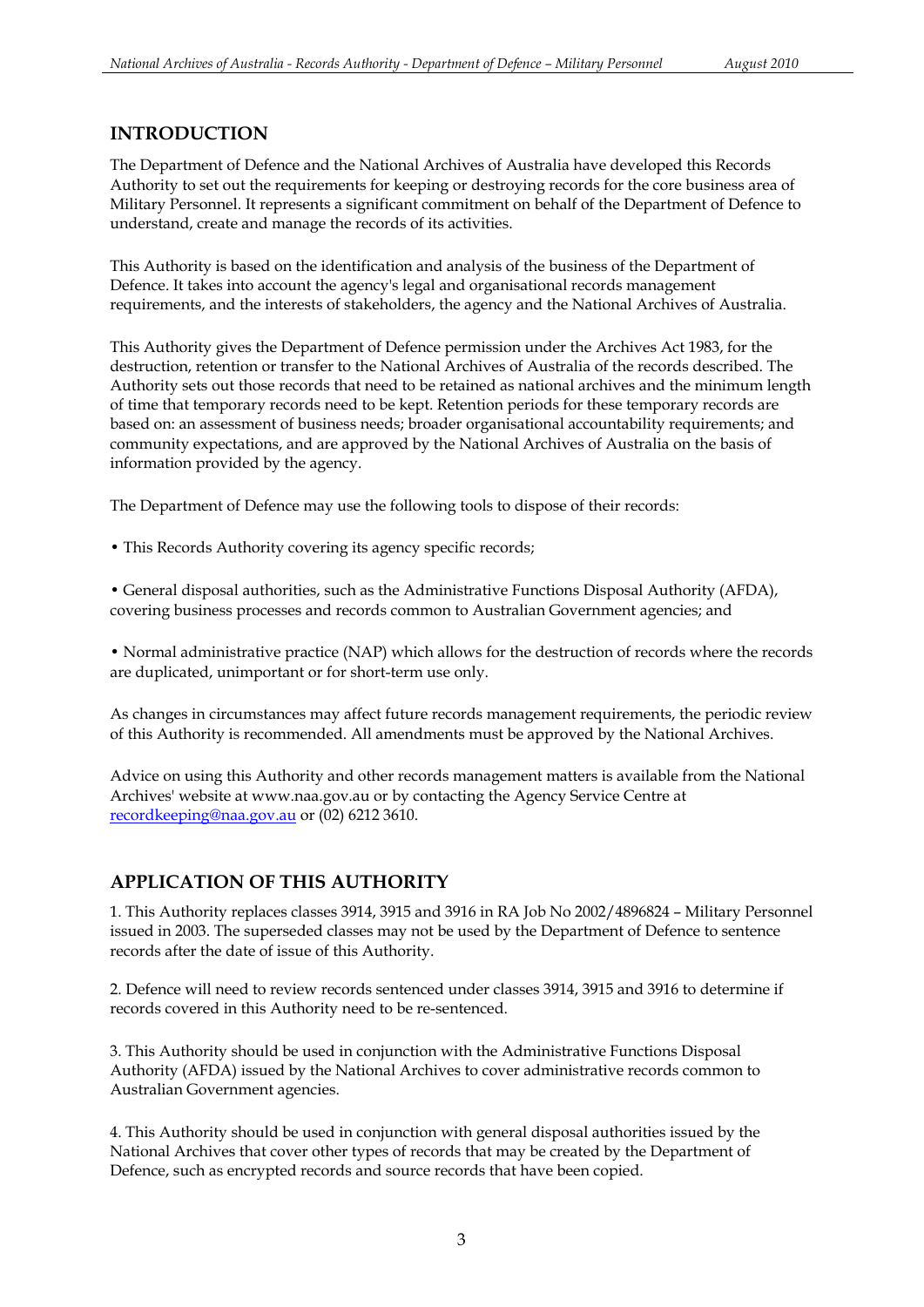5. This Authority is to be used to sentence records. Sentencing involves the examination of records in order to identify the individual disposal class to which they belong. This process enables sentencers to determine how long records need to be kept. Advice on sentencing is available from the National Archives.

6. Where the method of recording information changes (for example from a manual system to an electronic system, or when information is migrated from one system to a new system) this Authority can still be used to sentence the records created, providing the records document the same core business. The information must be accessible for the period of time prescribed in this Authority. The Department of Defence will need to ensure that any software, hardware or documentation required to enable continuing access to the information is available for the periods prescribed.

7. In general, retention requirements indicate a minimum period for retention. The Department of Defence may extend minimum retention periods if it considers that there is an administrative need to do so, without further reference to the National Archives. Where the Department of Defence believes that its accountability will be substantially compromised because a retention period or periods are not adequate, it should contact the National Archives for review of the retention period.

 destroyed. Advice and guidance on destroying records as a normal administrative practice and on how to develop an agency NAP policy is available from the National Archives' website at 8. The Normal Administrative Practice (NAP) provision of the Archives Act gives agencies permission to destroy certain records without formal authorisation. This usually occurs where records are duplicated, facilitative or for short-term use only. NAP does not replace arrangements agreed to in this Authority but can be used as a tool to assist in identifying records for destruction together with an agency's Record Authority or Authorities, and with AFDA and AFDA Express. The National Archives recommends that agencies develop and implement a Normal Administrative Practice policy to assist in planning and implementing activities to determine whether records should be kept or www.naa.gov.au

 place no records relating to the topic or event may be destroyed. Further information about disposal 9. From time to time the National Archives will place a freeze on some groups of records relating to a particular topic or event which has gained prominence or provokes controversy. While the freeze is in freezes and whether they affect the application of this Authority is available from the National Archives website at www.naa.gov.au

 custody after this time. 10. Records in the care of agencies should be appropriately stored, managed and preserved. Agencies need to meet this obligation to ensure that the records remain authentic and accessible over time. Under Section 31 of the *Archives Act 1983*, access arrangements are required for records that become available to the public currently after thirty years, including those records that remain in agency

11. Appropriate arrangements should be made with the National Archives when records are to be transferred into custody. The National Archives accepts for transfer only those records designated as national archives.

12. Advice on how to use this Authority is available from the Department of Defence – Records Management Policy unit. If there are problems with the application of the Authority that cannot be resolved, please contact the National Archives.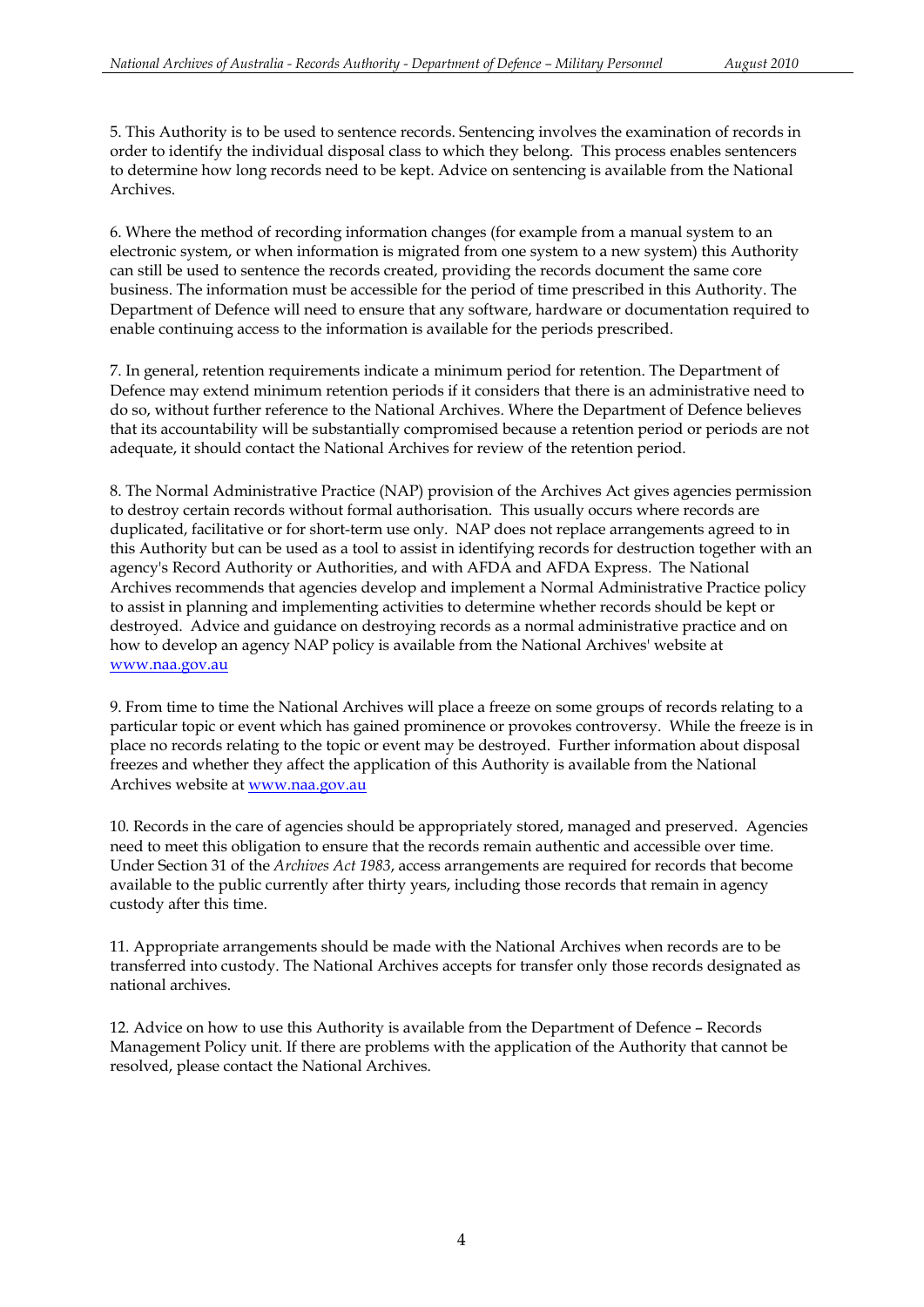#### **CONTACT INFORMATION**

For assistance with this authority or for advice on other recordkeeping matters, please contact National Archives' Agency Service Centre.

Queen Victoria Terrace Parkes ACT 2600 PO Box 7425 Canberra Mail Centre ACT 2610

 Fax: (02) 6212 3989 Tel: (02) 6212 3610 Email: recordkeeping@naa.gov.au Website: www.naa.gov.au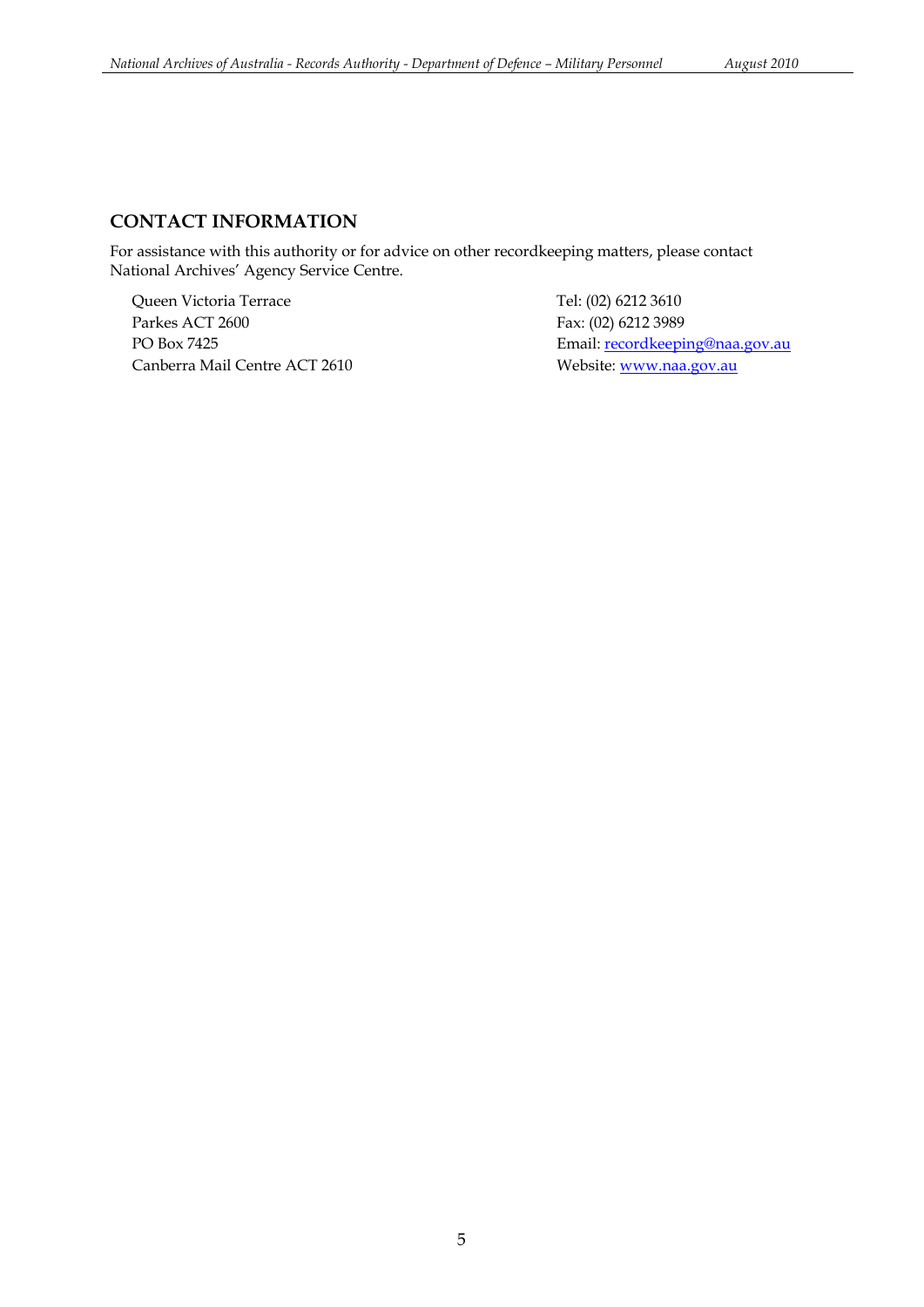### **AUTHORISATION**

**RECORDS AUTHORITY** 2009/00741349

**Person to whom notice of authorisation is given:** 

Dr Ian Watt Department of Defence Russell Offices **Canberra** 

**Purpose:** AUTHORISES ARRANGEMENTS FOR THE DISPOSAL OF RECORDS IN ACCORDANCE WITH SECTION 24(2)(b) OF THE ARCHIVES ACT 1983

**Application:** 

MILITARY PERSONNEL - Disciplinary Conduct

This authorisation gives permission for the destruction, retention or transfer to the National Archives of Australia of the records described. The authorisation will apply only if these actions take place with the consent of the agency responsible for the core business documented in the **records.** 

Authorising Officer

Margaret Chalker Assistant Director-General **Government Information Management**  National Archives of Australia

**Date of issue:**  9 August 2010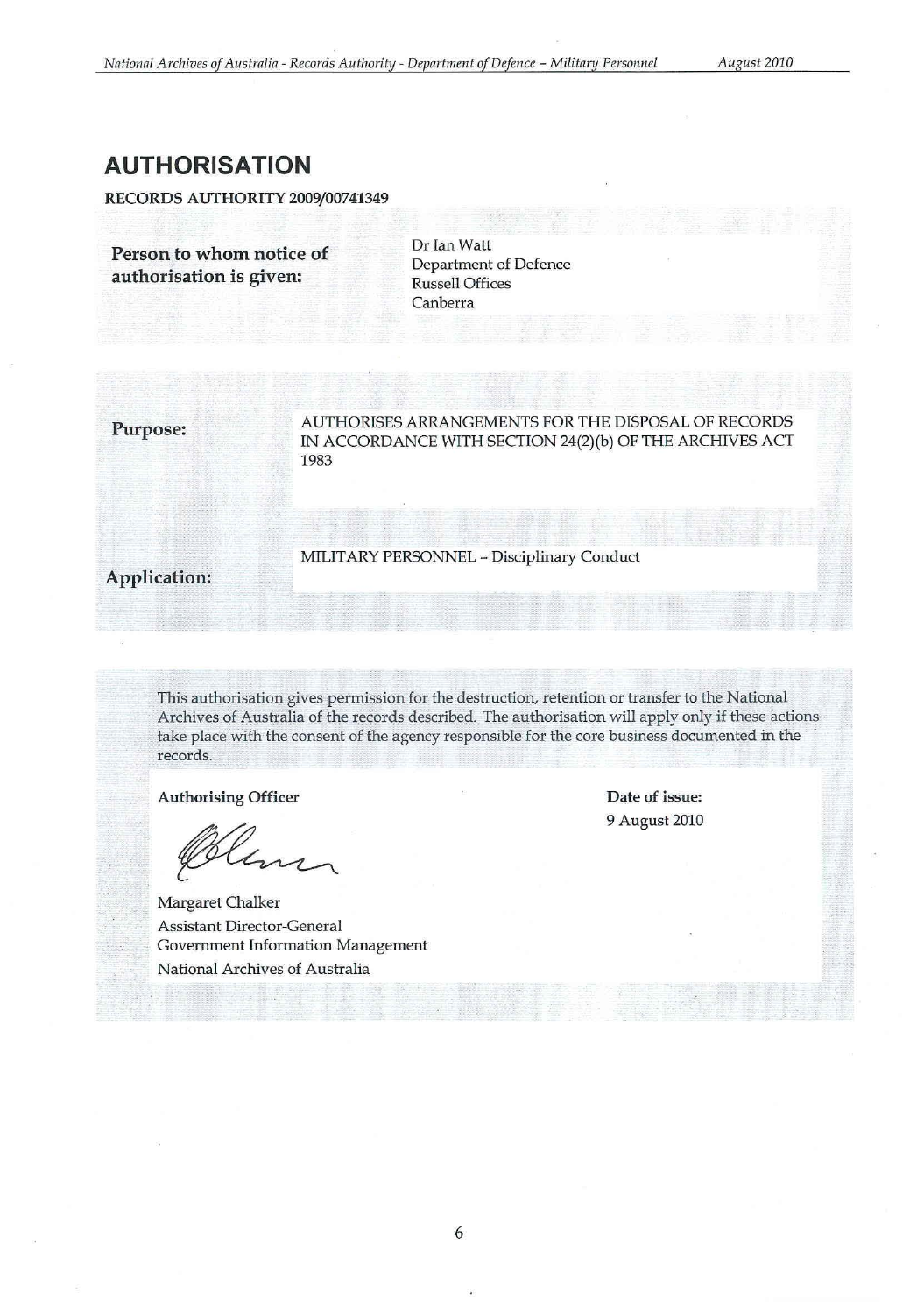# <span id="page-6-0"></span>**MILITARY PERSONNEL**

The function of managing all service members, accredited representatives, reservists and national service members from recruitment to final discharge. Also includes managing deployed civilians (in support of operations) for disciplinary conduct and honours and awards. Activities include career management, postings, promotions, reclassification, recruiting, appointment and enlistment, discharge and transfers, honours and awards, disciplinary conduct, pay, entitlements and allowances, travel, superannuation and retirement benefits, grievances, casualties, non compensable occupational rehabilitation and leave.

For review of adverse administrative action where a member lodges a complaint, use MILITARY PERSONNEL – Complaints and Grievances.

For provision of legal advice and records of the management, process and conduct of Summary Authority trials, Defence Force Magistrate trials, trials by the former Australian Military Court, courts martial and related appeals, proceedings and exhibits do not use MILITARY PERSONNEL. Use the MILITARY JUSTICE function

#### **Disciplinary Conduct**

The activity of managing the conduct of individual service members and Defence civilians under the jurisdiction of the Defence Force Discipline Act 1982. Includes managing the outcome of investigations, charges, punishment, petitions and appeals.

#### **Entry Description of records Disposal action Disposal action**

- 21015 For service members and/or Defence civilians involved in war Retain as National and/or warlike operations: name identified records entitled Archives documenting disciplinary and civilian investigations, proceedings and actions:
	- members' Unit Conduct Record under the Defence Force Discipline Act 1982 (summary)
	- evidence of civil convictions
	- appeals and petitions under the Defence Force Discipline Act 1982

#### 21016 For members not involved in war and/or warlike operations: Destroy 130 years after name identified records documenting disciplinary and civilian date of birth of member investigations, proceedings and actions, including

- members' Unit Conduct Record under the Defence Force Discipline Act 1982 (summary)
- • evidence of civil convictions
- appeals and petitions under the Defence Force Discipline Act 1982;

records related to processing documentation resulting from administrative action leading to;

- censure
- formal warnings
- unsuitability reports
- incompatibility with service life
- termination notices
- discharges;